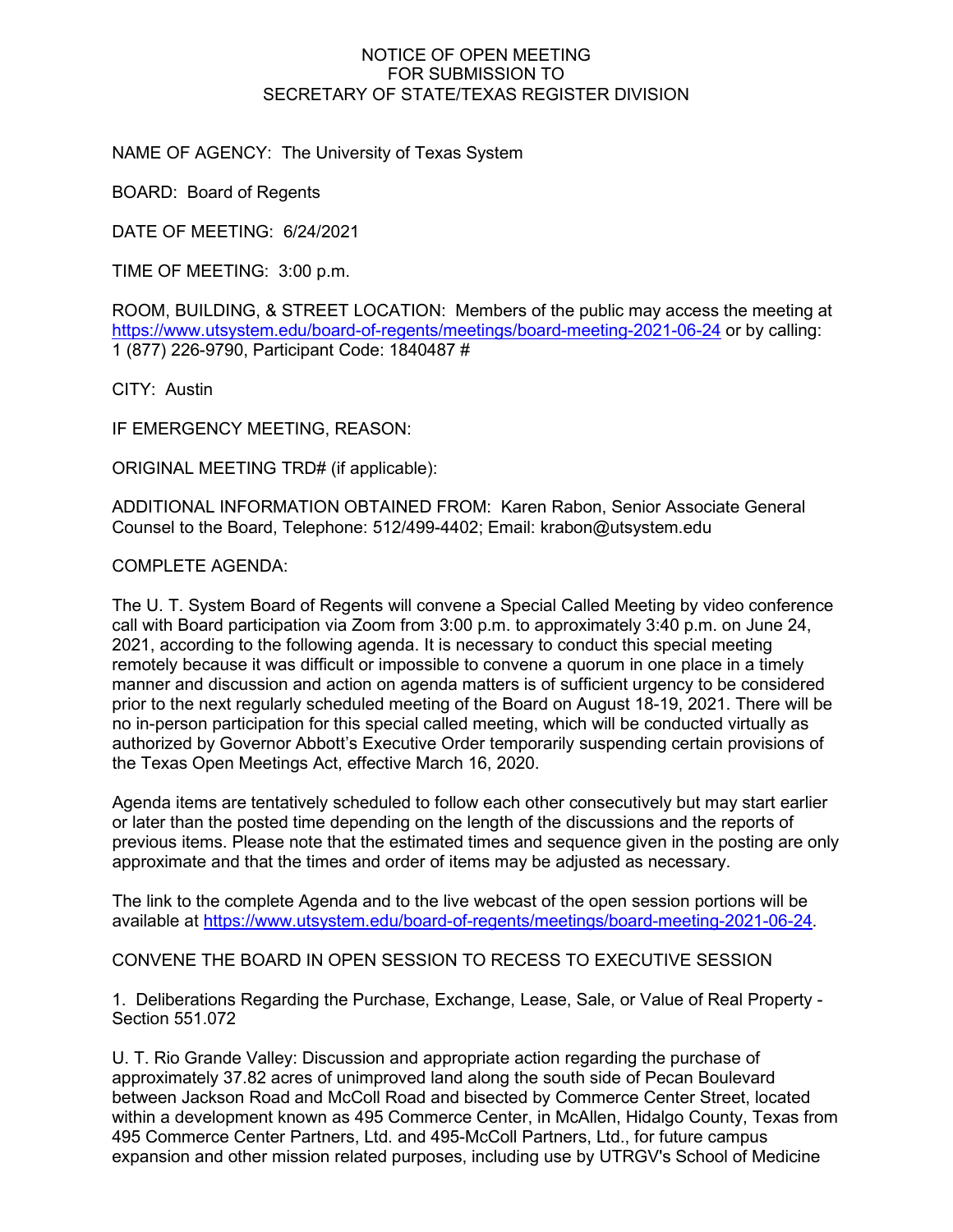2. Individual Personnel Matters Relating to Officers or Employees - Section 551.074

U. T. System: Discussion and appropriate action regarding individual personnel matters relating to appointment, employment, evaluation, compensation, assignment, and duties of presidents (academic and health institutions including interim presidents); U. T. System Administration officers (Executive Vice Chancellors and Vice Chancellors); other officers reporting directly to the Board (Chancellor, General Counsel to the Board, and Chief Audit Executive); Board members; and U. T. System and institutional employees

3. Consultation with Attorney Regarding Legal Matters or Pending and/or Contemplated Litigation or Settlement Offers - Section 551.071

U. T. System Board of Regents: Discussion with Counsel on pending legal issues

4. Deliberation Regarding Security Devices or Security Audits - Sections 551.076 and 551.089

U. T. System Board of Regents: Discussion and appropriate action regarding safety and security issues, including security audits and the deployment of security personnel and devices

RECONVENE IN OPEN SESSION TO CONSIDER ACTION ON EXECUTIVE SESSION ITEM AND AGENDA ITEMS

1. U. T. System Board of Regents: Approval of Consent Agenda items and referral of any items to the full Board

a. Aproval of Dual Position of Honor, Trust, or Profit - U. T. System: Appointment by Xavier Becerra, Secretary of the U.S.Department of Health and Human Services, of David L. Lakey, M.D., Vice Chancellor for Health Affairs and Chief Medical Officer, as Member of the Board of Scientific Counselors, Center for Preparedness and Response, Centers for Disease Control and Prevention

b. Sale and Lease - U. T. Southwestern Medical Center: Authorization to lease an unimproved parcel of land consisting of approximately 1.85 acres and an adjacent improved parcel consisting of approximately 0.681 acres, totaling approximately 2.531 acres of land, and to sell the improvements on the 0.681 acres of land consisting of an approximately 16,291 square foot building and site improvements, located at 6516 Forest Park Road, Dallas, Dallas County, Texas, to the Dallas Independent School District (DISD), for renovation, addition, construction, operation, maintenance, repair, and use as the DISD STEM Transformation School and related uses

2. U. T. System Board of Regents: Approval of Chairman's recommended Committee Chairmen and Regental representatives; and notification of appointments to Standing Committees and Liaison roles for the record (Regents' Rules and Regulations, Rule 10402, regarding Committees and Other Appointments)

3. U. T. Rio Grande Valley: Discussion and appropriate action regarding authorization to establish and assess an intercollegiate athletics fee and to reduce the Student Services Fee

4. U. T. System: Authorization to settle builder's risk insurance claims for U. T. Southwestern Medical Center and U. T. Medical Branch - Galveston, delegation of authority to Chief Compliance and Risk Officer

5. U. T. System Board of Regents: Discussion and appropriate action regarding proposed recipient for the Santa Rita Award

ADJOURN at approximately 3:40 p.m.